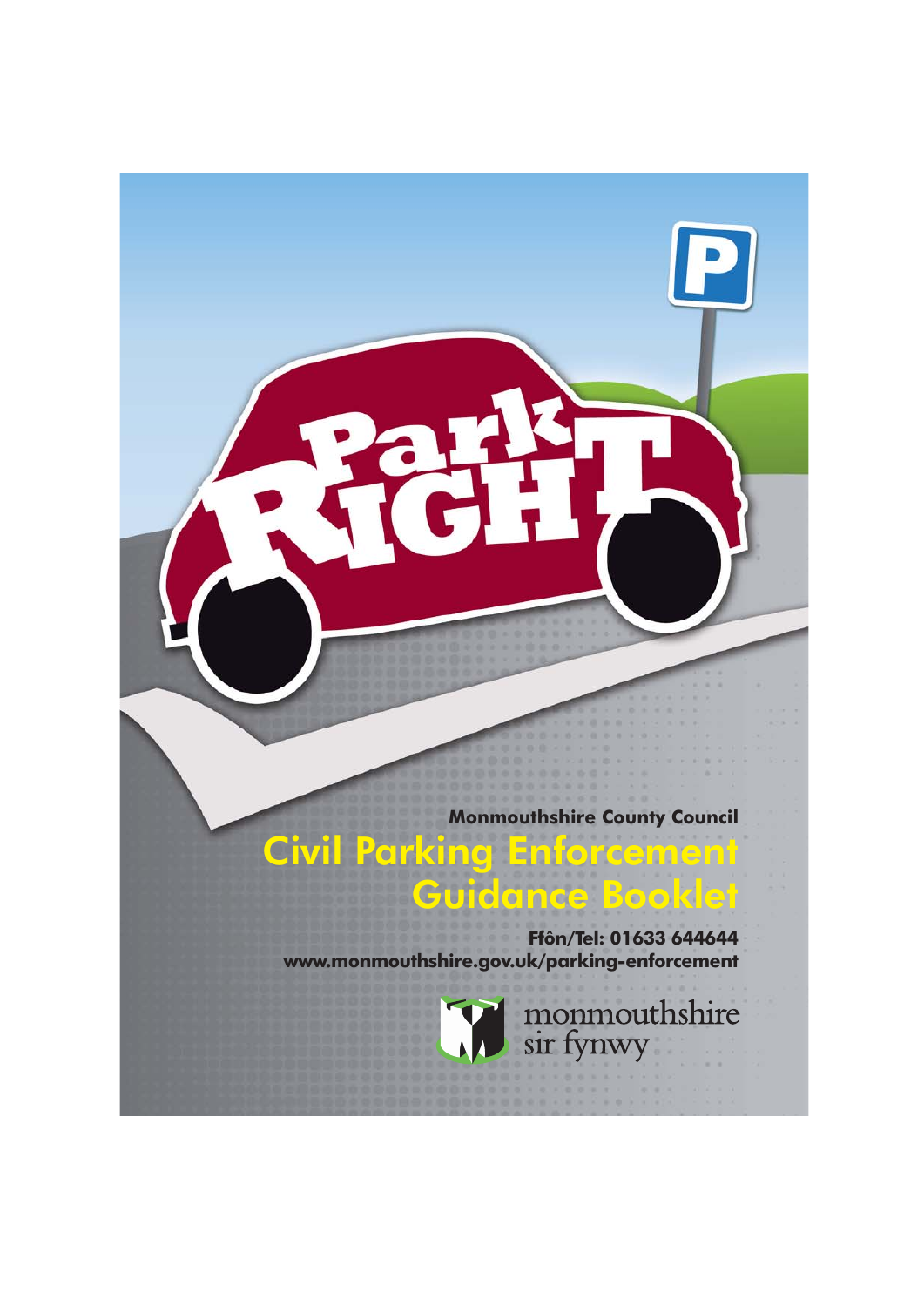#### **The Changes**

From April 2019, Monmouthshire County Council will operate new parking regulations under a scheme of civil parking enforcement.

Parking restrictions will stay the same, but civil enforcement officers (CEOs) employed by the council will not only enforce all off-street car parks managed by the council, but will now enforce all on-street parking restrictions in Monmouthshire as well, such as resident parking schemes, double and single yellow lines etc.

If a vehicle is found to be parked unlawfully the CEOs may issue a penalty charge notice (PCN).

## **The Benefits**

The transfer of civil enforcement powers will allow the council to tackle wider transport and environmental issues such as traffic congestion, road safety and to safeguard the interests of residents, blue badge holders, transport operators and local businesses, etc.

It will prevent the abuse of specific types of parking such as disabled bays, loading bays and will help ease congestion outside schools.

## **The PCN**

A CEO observing a vehicle parking unlawfully may issue a PCN. There are set observation periods for different types of contraventions and the CEOs may speak to a motorist if they are in the car, prior to issuing a PCN. The CEOs do not have the discretion to cancel a PCN once issued or take into consideration any mitigating circumstances; these must be considered through the appeal process.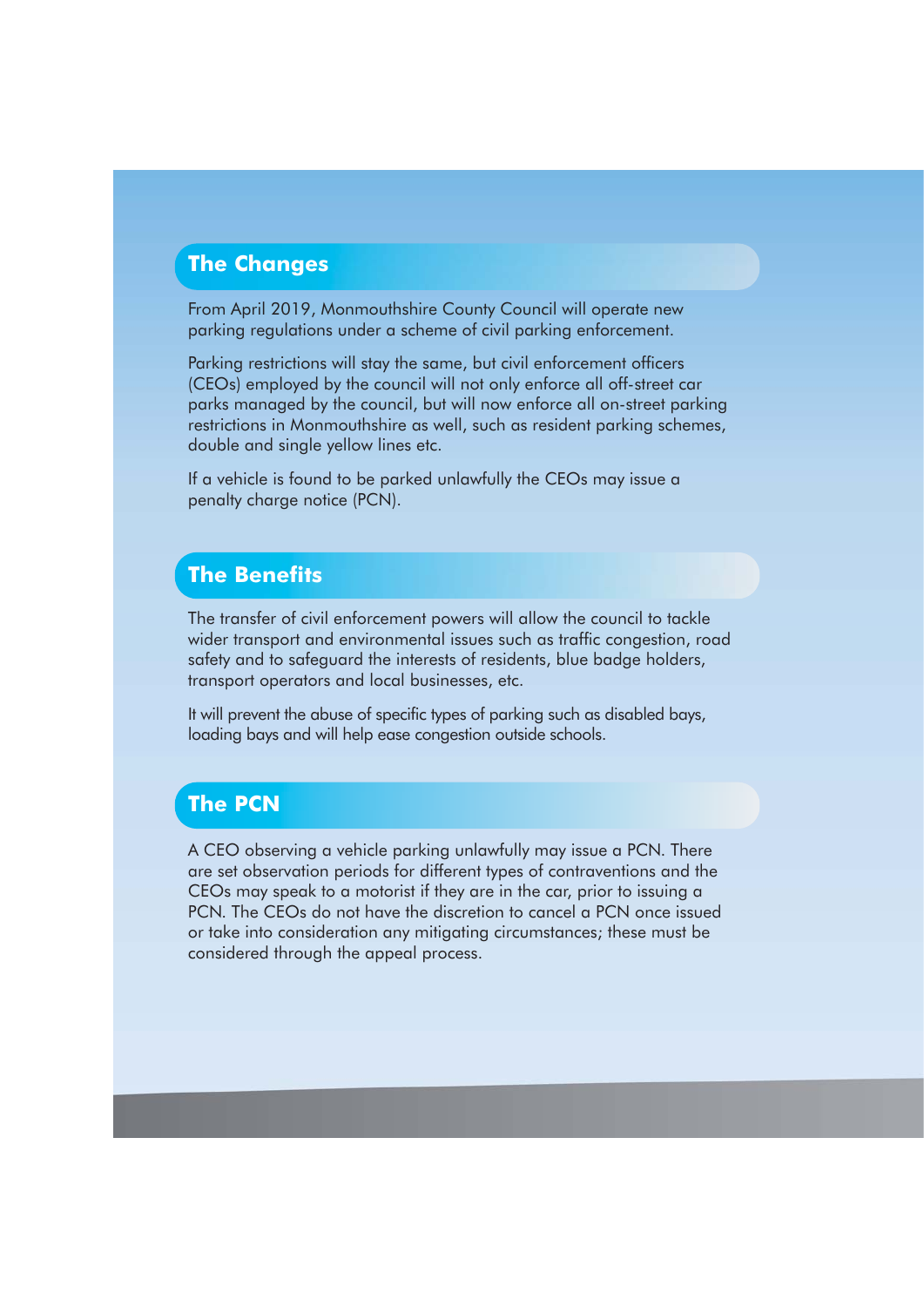Contrary to popular belief, there are not pre-set quotas or targets for the number of PCNs issued and making money is not an objective of this scheme. However, maximum compliance is important in order to achieve the full benefits of such a regime. Please note that legislation dictates that any surplus created through CPE has to be reinvested in the highway network.

The PCN will set out details of the vehicle and the contravention that has taken place, along with the level of the penalty charge to be paid.

There are two levels of penalty charge (set by the Welsh Government) depending on the severity of the contravention. The charge will be £70 for the most serious contraventions and £50 for lesser contraventions.

If the penalty charge notice is paid within 14 days the charge will be reduced to £35 for the most serious contraventions and £25 for the lesser.

If there is no payment received or representations made within 28 days, the council may issue a charge certificate and the charges will increase to £105 for the most serious contraventions and £75 for lesser contraventions. This may be further increased if the council has to pursue the debt through the use of a bailiff.

#### **A PCN can be paid**

**By post** using the envelope provided with the PCN

**By telephone** 033 33 200 867 (credit/debit card payment)

**Via the internet** at www.swpg.co.uk (credit/debit card payment)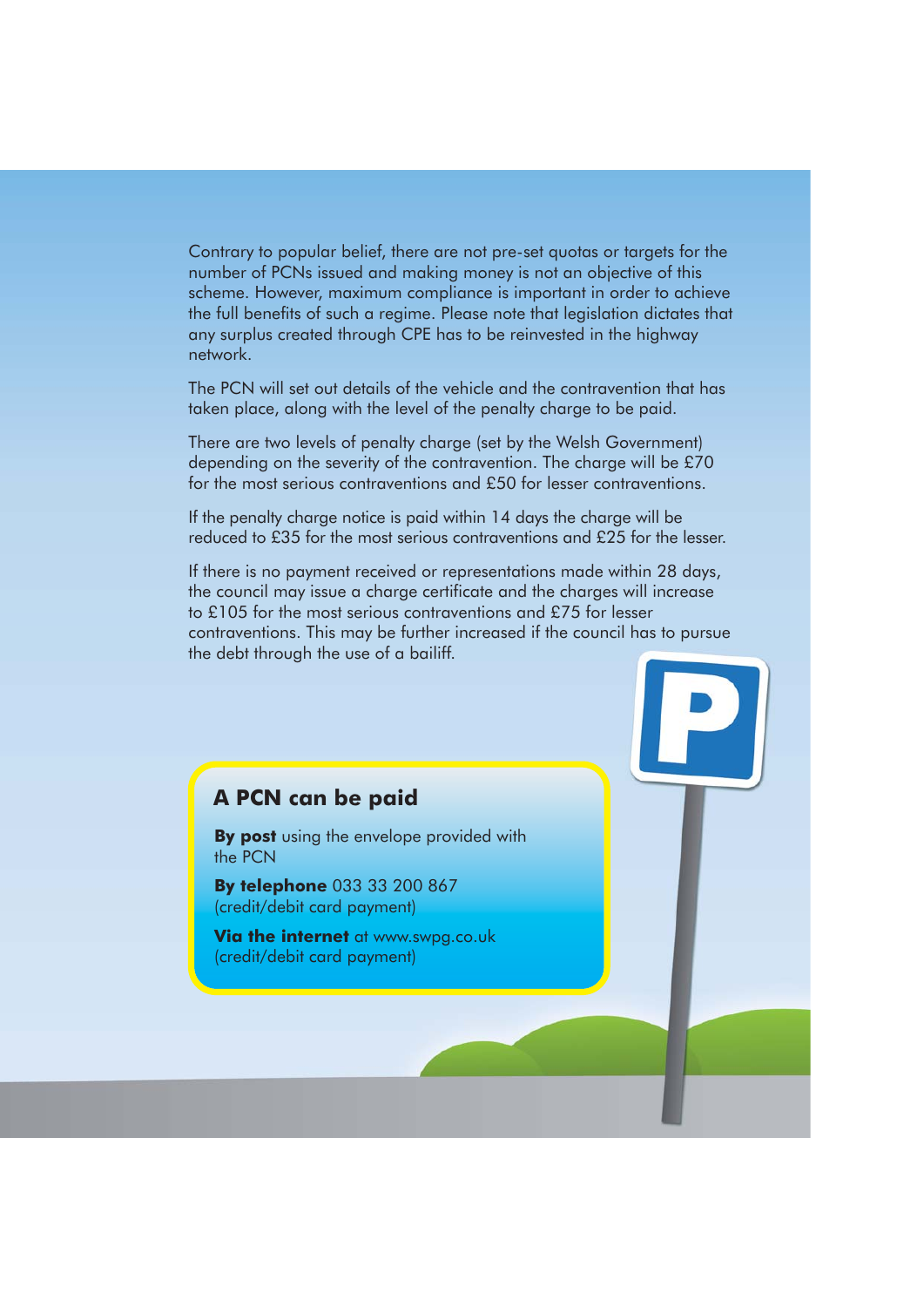## **The Appeal**

If a motorist believes that there is a case for consideration they have an opportunity to appeal in writing.

You can write to us within 28 days from the date the notice was served to lodge an appeal. If an appeal is lodged within the first 14 days of this period, the level of charge will remain at the reduced rate pending the outcome of the appeal.

If the appeal is rejected, the recipient (vehicle owner / keeper) does have the further option to submit an appeal to an independent adjudicator. Details of how to do this will be included in the decision notice from the council.

# **The Advice**

The majority of motorists drive and park responsibly and will enjoy the benefits of civil parking enforcement. To ensure you park legally and safely:

- Always check the lines on the road **and** any signs.
- Always park within bay markings where provided.
- Make sure that none of your wheels are on yellow lines.
- Follow the regulations in car parks. (displayed on signs and tariff boards)
- Do not block dropped kerbs.
- Do not park more than 50cm away from the kerb.
- Do not park on a footpath/pavement.
- Do not park on pedestrian crossings, white zig zags or 'School Keep Clear' markings.
- Do not park in a resident parking area without a valid permit.
- Do not park in a reserved bay e.g., disabled bay unless entitled.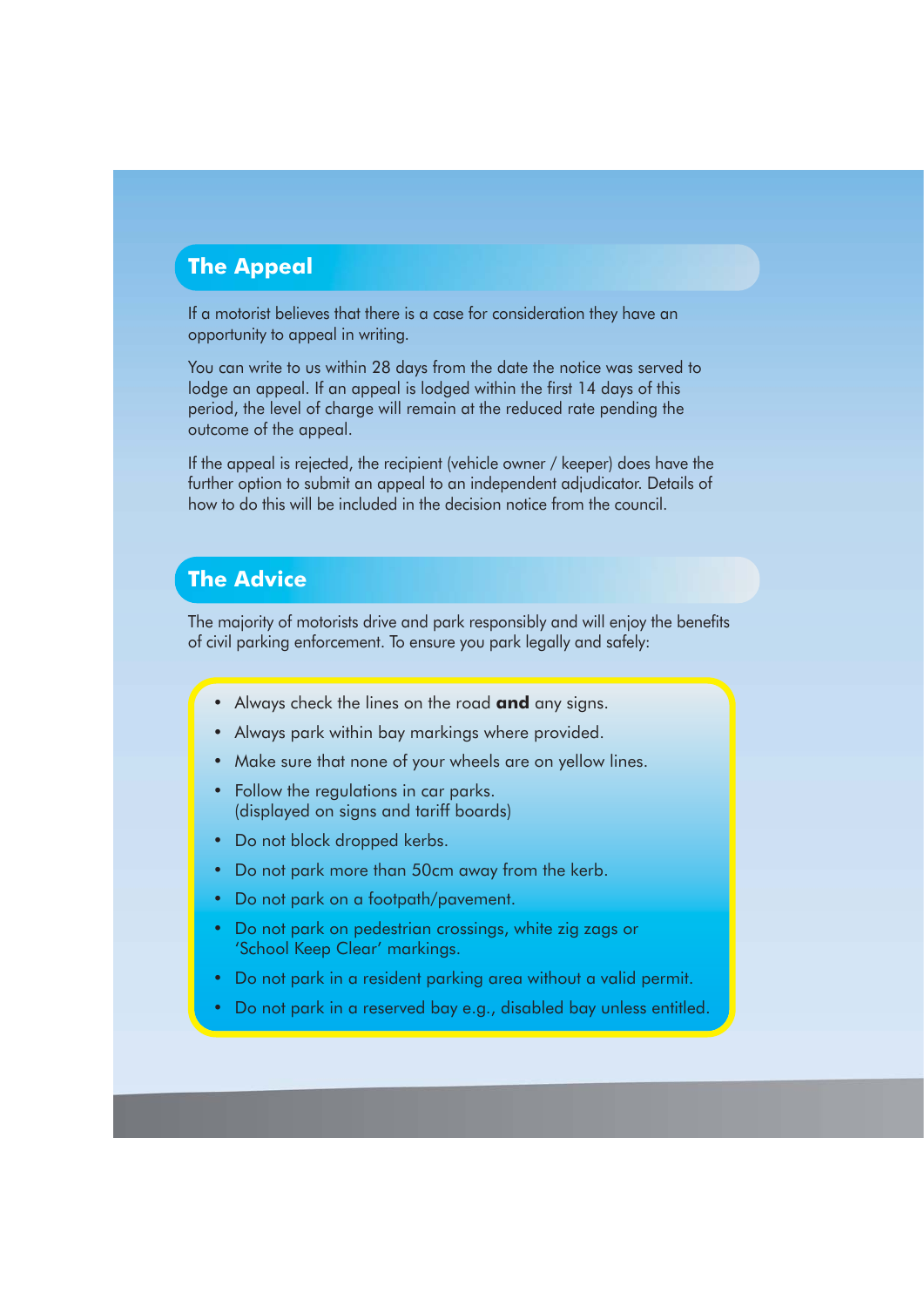### **The Rules**

To park correctly you will need to check for signs, lines and other notices in the vicinity of where you are parking; these will tell you about any restrictions to parking. The Highway Code will help explain what the signs and lines mean. Here are some examples:



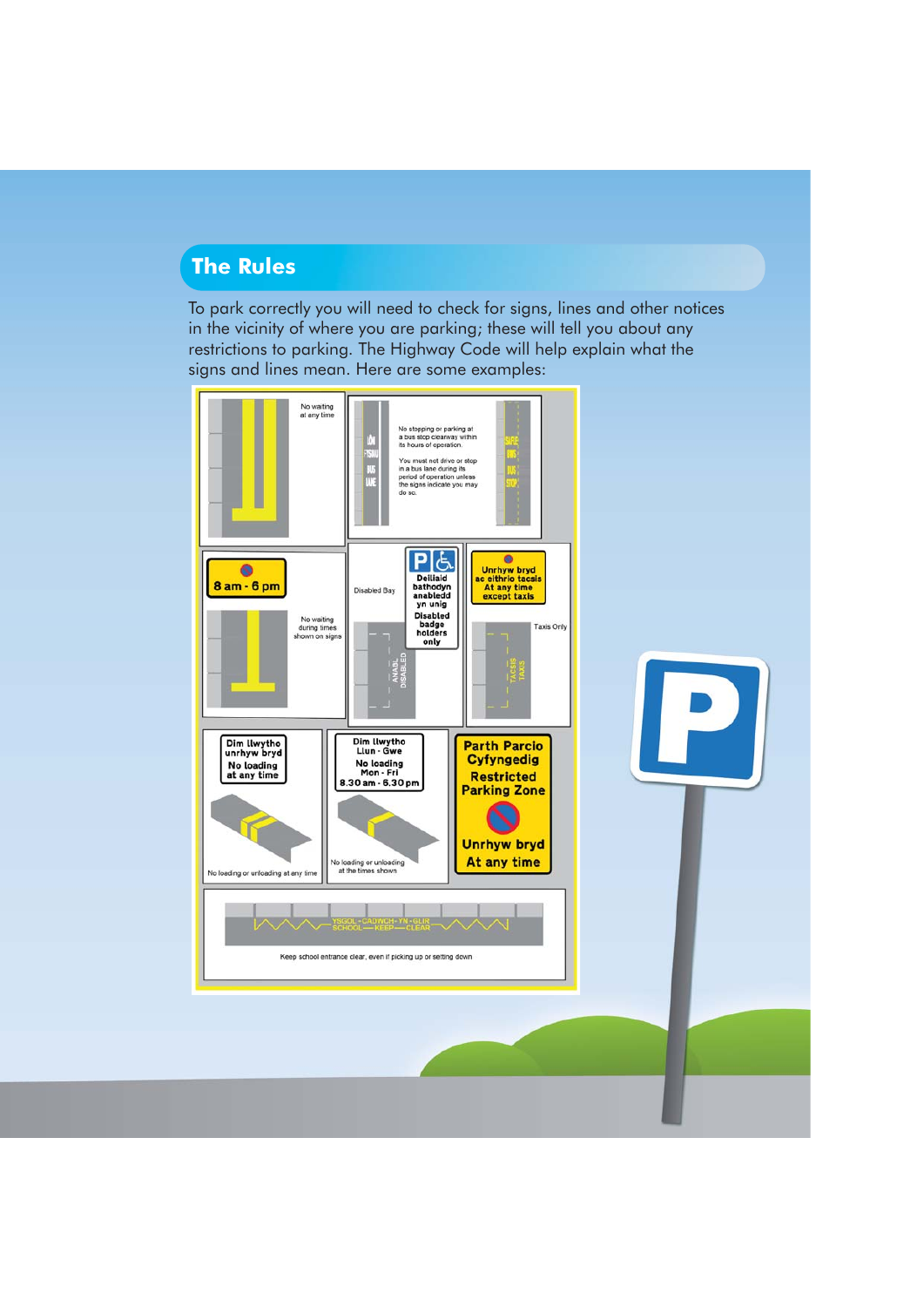# **Parking for Disabled Badge Holders**

#### **Where Blue Badge holders can park**

If you have a Blue Badge you can park:

- On a single or double yellow line for up to a maximum of three hours provided your badge and parking disc/clock (set to show the time of arrival) are displayed clearly and you are **not** causing an obstruction.
- On-street: In disabled bays for free and without time limit **unless** a sign says otherwise.
- Off-street: In any bay, including designated disabled bay in any of the council's car parks free of charge.

#### **Please Note:**

You should display your Blue Badge clearly on your dashboard or fascia panel. The front of the badge showing the wheelchair symbol and expiry date should be visible.

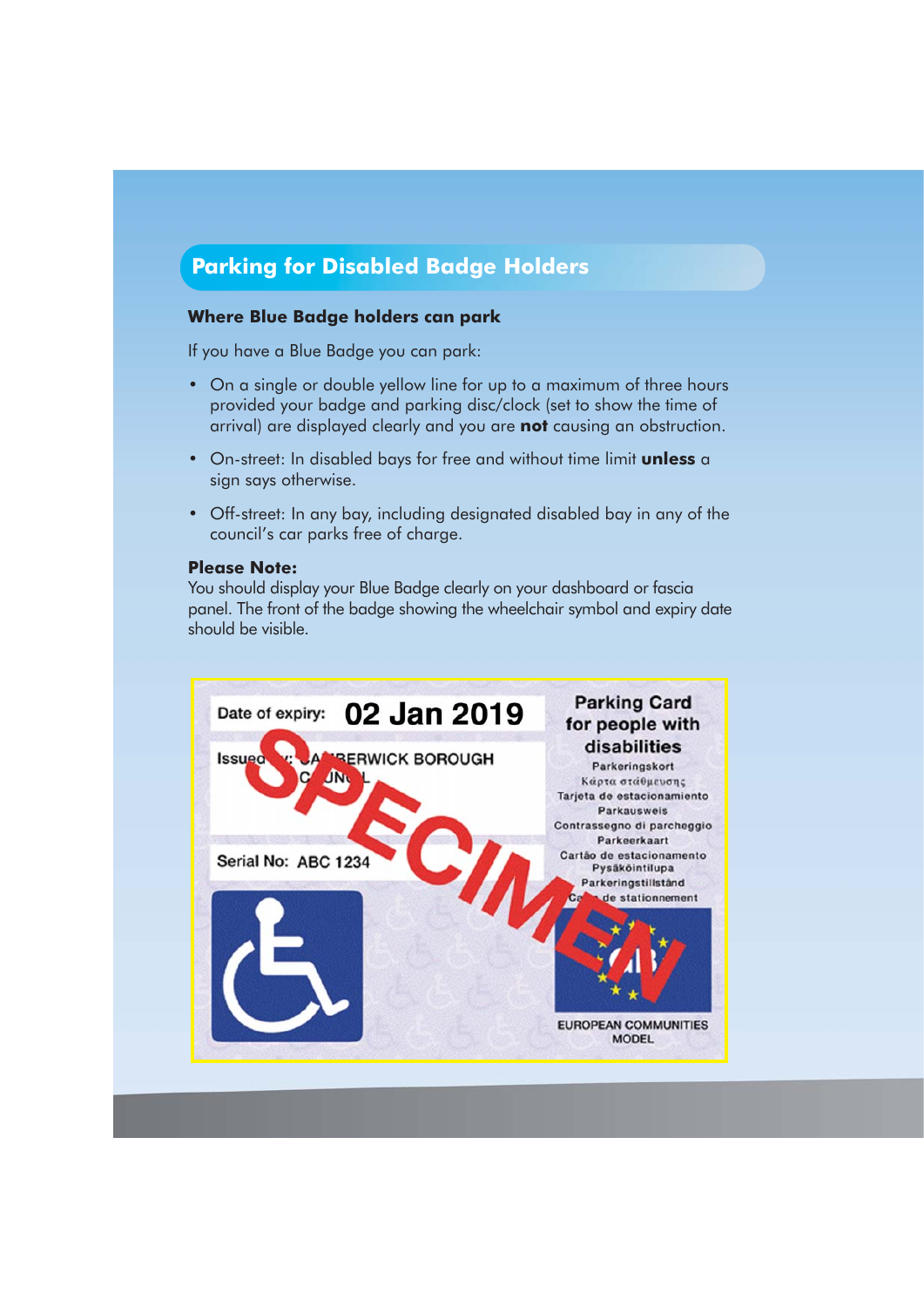# **Parking for Disabled Badge Holders**

#### **Where Blue Badge holders cannot park:**

- On bus stops.
- On taxi ranks.
- On clearways (no stopping).
- In special bays, such as doctor or police bays.
- Where a loading ban is in force.
- On pavements unless there is a sign of white lines allowing you to do so.
- On a pedestrian crossing or its zig-zag markings.
- On school zig-zags markings during the times of operation.